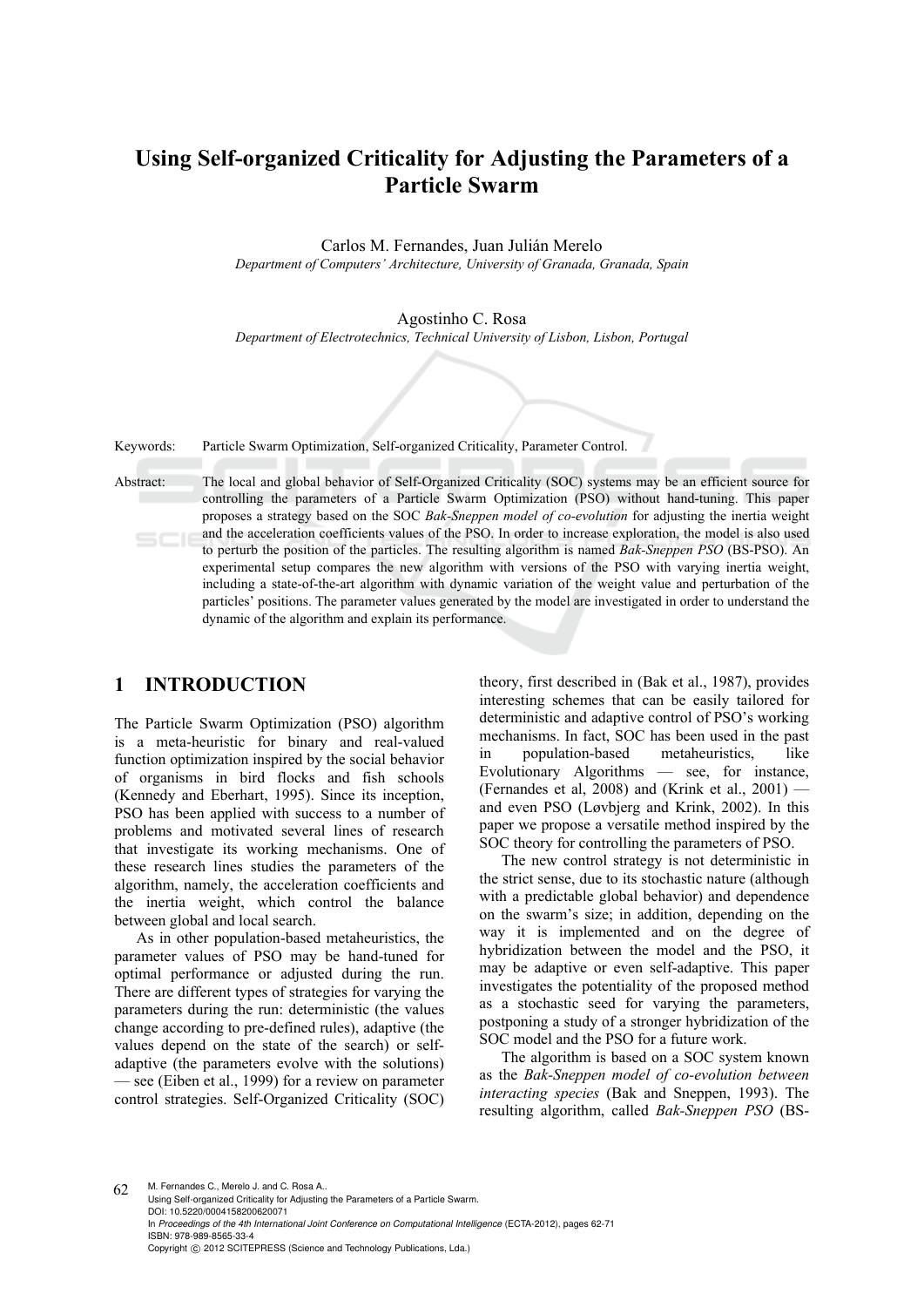PSO), uses the fitness values of the population of coevolving species, since the dynamics of these values provides a promising basis for controlling PSO's parameters. Therefore, we investigate the efficiency of the fitness as control values of the inertia weight and acceleration coefficients. Furthermore, the exact same fitness values are used for perturbing the positions of the particles, thus introducing a kind of mutation in PSO.

A simple experimental setup was designed as a proof-of-concept. BS-PSO is compared with deterministic and adaptive control methods, as well as with a state-of-the-art PSO that adapts the inertia weight values and introduces perturbations in the particles' positions. Two different topologies for the population networks are considered. The tests are conducted in a way such that each new component of BS-PSO is examined separately in order to investigate its effects on the performance of the algorithm. The results demonstrate the validity of the approach and show that BS-PSO, without requiring the hand-tuning of the inertia weight or acceleration coefficients, is competitive with other PSOs. Furthermore, the base-model is simple and well-studied by the SOC theory, and may be treated as a black-box system that outputs batches of values for the parameters.

The present work is organized as follows. The next section describes PSO; Section 3 introduces SOC and gives some examples of the application of this theory in bio-inspired computation; Section 4 describes the proposed BS-PSO; Section 5 describes the experiments and discusses the results. Finally, Section 6 concludes the paper and outlines future lines of research.

## **2 PARTICLE SWARM OPTIMIZATION**

The PSO algorithm is a swarm intelligence algorithm in which a group of solutions travels through the search space according to a set of rules that favor their movement towards optimal regions of the space. A simple set of equations that define the velocity and position of each particle. The position vector of the *i-th* particle is given by  $\vec{X}_i = (x_{i,1}, x_{i,2}, \dots, x_{1,D})$ , where D is the dimension of the search space. The velocity is given by  $\vec{V}_i$  =  $(v_{i,1}, v_{i,2}, \ldots v_{1,D})$ . The particles are evaluated with a fitness function  $f(\vec{X}_i)$  in each time step and then their velocities and positions are updated by:

$$
v_{i,d}(t) = v_{i,d}(t-1) + c_1 r_1 (p_{i,d} - x_{i,d}(t-1)) + c_2 r_2 (p_{g,d} - x_{i,d}(t-1))
$$
 (1)

$$
x_{i,d}(t) = x_{i,d}(t-1) + v_{i,d}(t)
$$
 (2)

where  $p_i$  is the best solution found so far by particle  $i, p_a$  is the best solution found so far by the neighborhood,  $r_1$  and  $r_2$  are vectors of random numbers uniformly distributed in the range  $[0,1]$  and  $c_1$  and  $c_2$  are acceleration coefficients that tune the relative influence of each term of the formula. The first, influenced by the particles best solution, is known as the *cognitive part*, since it relies on the particle's own experience. The last term is the *social part*, since it describes the influence of the community in the velocity of the particle.

Two typical sociometric principles may define the population network structure, which defines neighborhood of each particle, although other structures are possible. The first connects all the members of the swarm to one another. It is called *gbest*, where *g* stands for *global*. The second, called *lbest* (*l* stands for local), creates a neighborhood that comprises the particle itself and its  $k$  nearest neighbors. In order to prevent particles from stepping out of the limits of the search space, the positions  $x_{i,d}(t)$  of the particles are limited by constants that, in general, correspond to the domain of the problem:  $x_{i,d}(t) \in [-Xmax, Xmax]$ . Velocity may also be limited within a range in order to prevent the *explosion* of the velocity vector:  $v_{i,d}(t) \in [-Vmax, Vmax]$ .

Although the basic PSO may be very efficient on numerical optimization, it requires a proper balance between local and global search. If we look at equation 1, we see that the last term on the righthand side of the formula provides the particle with global search abilities, while the first and second terms act as a local search mechanism. Therefore, by weighting these two parts of the formula it is possible to balance local and global search. In order to achieve a balancing mechanism, Shi and Eberhart, (1998) introduced the inertia weight  $\omega$ , which is adjusted — usually within the range  $[0, 1.0]$  together with the constants  $c_1$  and  $c_2$  in order to achieve the desired balance. The modified velocity equation is:

$$
v_{i,d}(t) = \omega v_{i,d}(t-1) + c_1 r_1 (p_{i,d} - x_{i,d}(t-1)) + c_2 r_2 (p_{g,d} - x_{i,d}(t-1))
$$
 (3)

The parameter may be used as a constant that is defined after an empirical investigation of the algorithm's behaviour. Another possible strategy,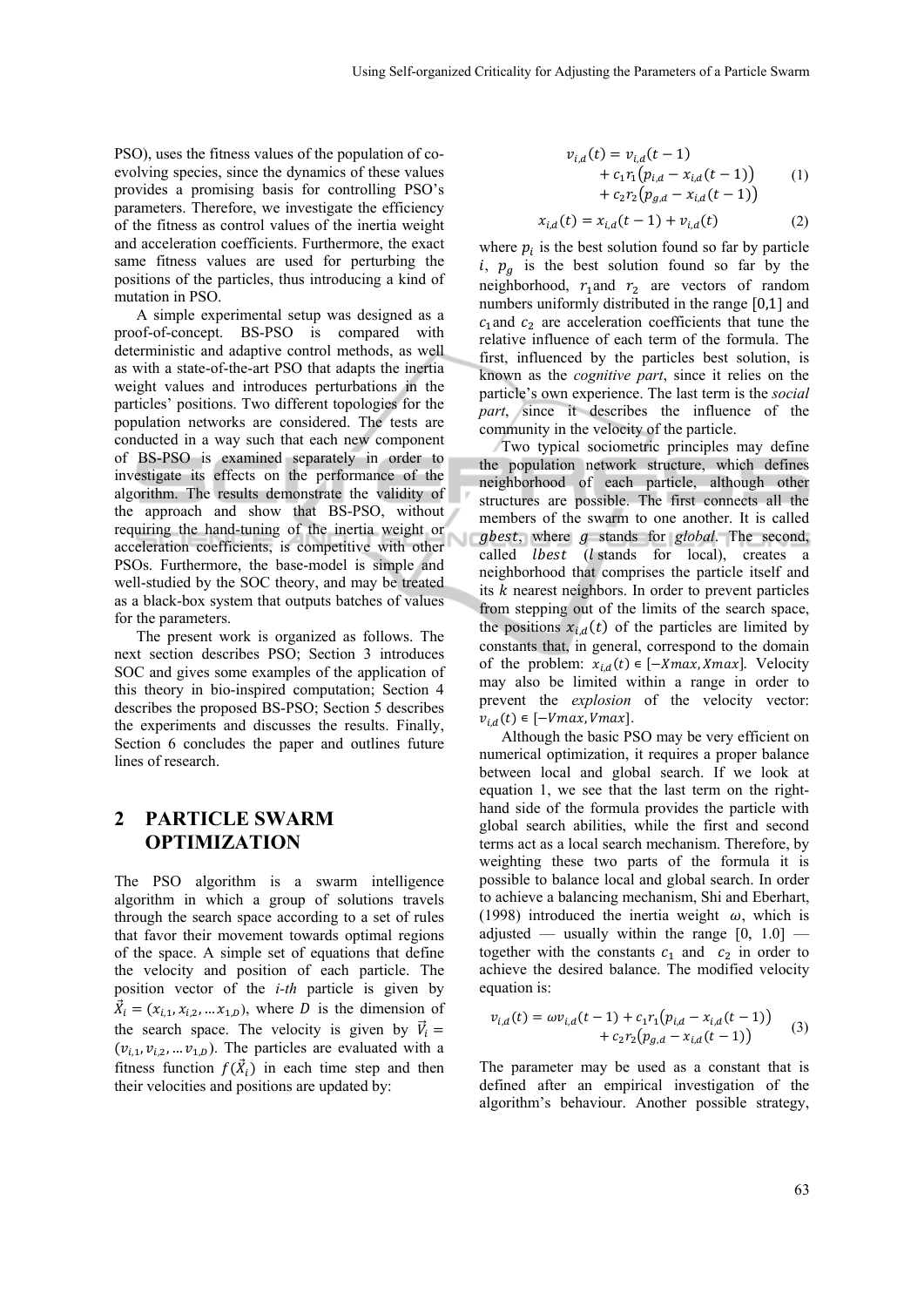introduced in (Shi and Eberhart, 1999), is to use *time-varying inertia weights* (TVIW-PSO): starting with an initial and pre-defined value, the parameter value decreases linearly with time, until it reaches the minimum value. Later, Eberhart and Shi (2000) found that the TVIW-PSO is not very effective on dynamic environments and proposed a random inertia weight for tracking dynamic systems. In the remainder of this paper, this method is referred to as RANDIW-PSO.

An adaptive approach is proposed in (Arumugam and Rao, 2006). The authors describe a *global local best inertia weight PSO* (GLbestIW-PSO), which uses an on-line variation strategy that depends on the  $p_i$  and  $p_a$  values. The strategy is defined in a way that better solutions use lower inertia weight values, thus increasing their local search abilities. The worst particles are modified with higher  $\omega$  values and therefore tend to explore the search space.

Ratnaweera et al. (2004) describe new parameter automation strategies that act upon several working mechanisms of the algorithm. The authors propose the concept of time-varying acceleration coefficients. They also introduce the concept of mutation, by adding perturbations to randomly selected modulus of the velocity vector. Finally, the authors describe a *self-organizing hierarchical particle swarm optimizer with time-varying acceleration coefficients* (HPSO-TVAC), which restricts the velocity update policy to the influence of the cognitive and social part, reinitializing the particles whenever they are stagnated in the search space. Ratnaweera *et al.* show that the HPSO-TVAC outperforms other methods in a specific test set.

Another method for controlling  $\omega$  is given by Suresh et al. (2008): the *inertia-Adaptive PSO* (IA-PSO). The authors use the Euclidean distance between the particle and *gbest* for computing  $\omega$  in each time-step for each particle. Particles closer to the best global solution tend to have higher  $\omega$ values, while particles far from *gbest* are modified with lower inertia. The algorithm introduces a parameter  $\omega_0$  that restricts the inertia weight to working values. In addition, Suresh *et al.* also uses a perturbation mechanism of the particles' positions that introduces a random value in the range  $[1, \rho]$ , where  $\rho$  is a new parameter for the algorithm (see equation 4, which replaces equation 2). The authors report that the IA-PSO outperforms several other methods in a 12-function benchmark, including the above referred state-of-the-art HPSO-TVAC. The algorithm is simple and easy to implement and it was included in the test set described in Section 4 in order to evaluate the performance of the BS-PSO.

$$
x_{i,d}(t) = (1+\rho) \cdot x_{i,d}(t-1) + v_{i,d}(t) \tag{4}
$$

Like HPSO-.TVAC and IA-PSO, the method proposed in this paper also aims at controlling the balance between local and global search by dynamically varying the parameters, while introducing perturbations in the particles' positions (like IA-PSO, but with  $\rho$  controlled by the SOC model). The main objective is to construct a simple scheme that does not require complex parameter tuning or pre-established strategies. In addition, each particle's inertia weight, acceleration coefficients and perturbation  $\rho$  are controlled by the same species of the BakSneppen model, which simplifies the algorithm's design and links the four parameters to a common variation strategy. Section 3 describes SOC, the Bak-Sneppen model and new method for controlling the parameters.

## **3 SELF-ORGANIZED CRITICALITY**

SOC systems are dynamical system with a critical point in the transition region between order and chaos as an attractor. While *order* means that the system is working in a predictable regime where small disturbances have only local impact, *chaos* is an unpredictable state very sensitive to initial conditions or small disturbances. In complex adaptive systems, complexity and self-organization usually arise in that region. However, and unlike many physical systems, which have a parameter that needs to be tuned in order to reach criticality, SOC systems are able to self-tune to that critical state.

Small disturbances in a SOC system that is in the critical state can lead to the so-called avalanches, i.e., chain reactions that are spatially or temporally spread through the system. This happens independently of the initial state. Moreover, the same perturbation may lead to small or large avalanches, which in the end show a power-law proportion between their size and abundance. This means that large events may hit the system periodically and reconfigure it.

The first model in which SOC was identified was the *sandpile model,* introduced by Bak *et al.* (1987). Later, another SOC model was devised in order to describe the relationship between extinction events and their frequencies, and explain some features of the fossil record. The system is named after the scientists who first described it as the Bak-Sneppen model (Bak and Sneppen, 1993).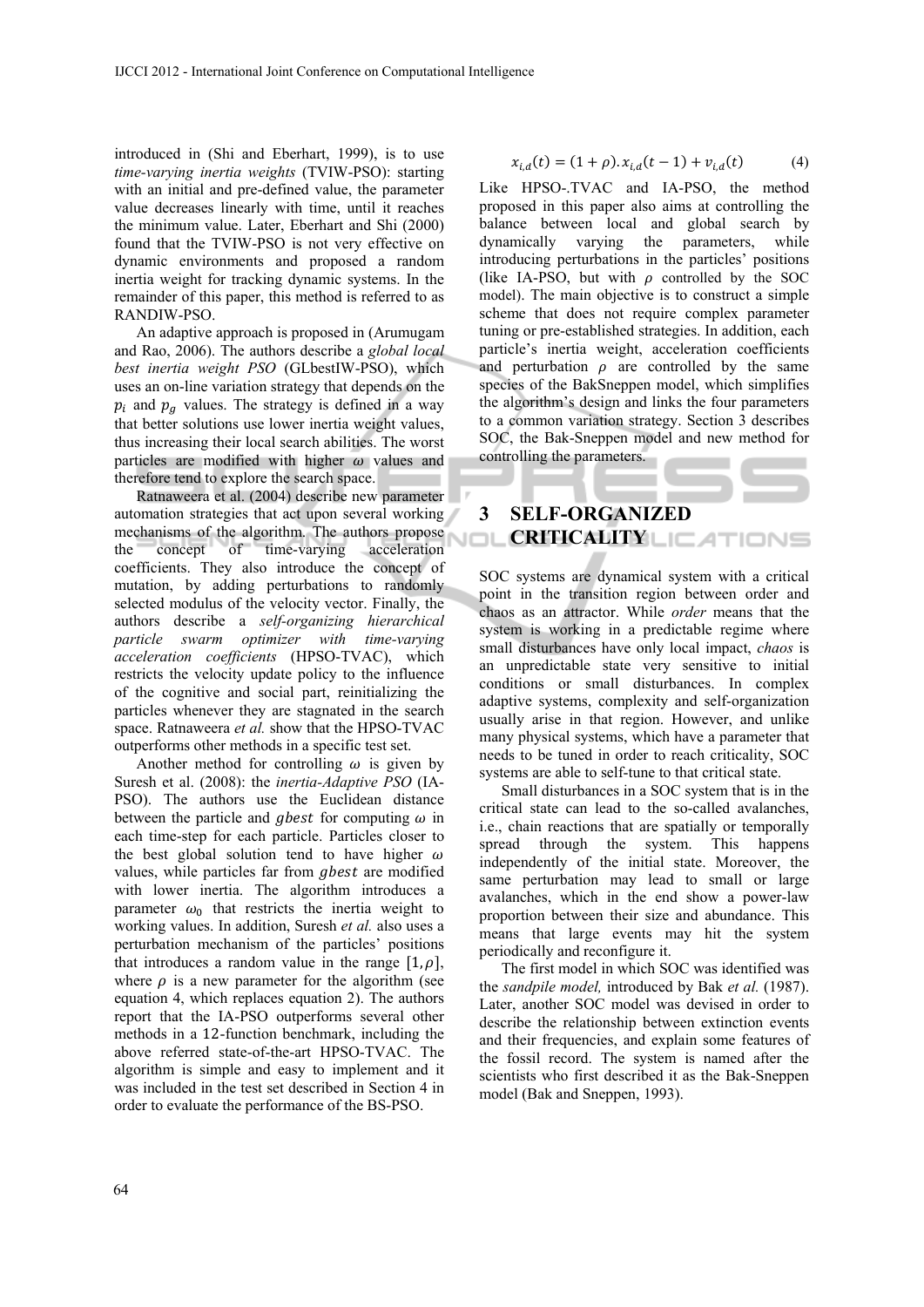The Bak-Sneppen is a model of co-evolution between interacting species in an ecological environment. Different species in the same ecosystem are related through several features (food chains, for instance); they co-evolve, and the extinction of one species affects the other species that are related to it, in a chain reaction that can affect large segments of the population. Each species has a fitness value assigned to it and it is connected to other species (neighbors) in a ring topology (i.e., each species has two neighbors). Every time step, the species with the worst fitness and its neighbors are eliminated from the system and replaced by individuals with random fitness. Such an event is recorded as an avalanche of size 1; if the next mutation involves one of the newly created species, then the size is incremented. When plotting the size of the extinctions over their frequency in a local segment of the population and below a certain threshold close to a critical value, a power-law behavior is observed.

This description may be translated to a mathematical model. The system is defined by  $n^d$ fitness numbers  $f_i$  arranged on a *d*-dimensional lattice (ecosystem) with  $n$  cells. At each time step, the smallest f value and its  $2 \times d$  neighbours are replaced by uncorrelated random values drawn from a uniform distribution. The system is thus driven to a critical state where most species have reached a fitness value above a certain threshold. The coevolutionary activity gives rise to chain reactions or avalanches: large (non-equilibrium) fluctuations in the configuration of the fitness values that rearrange major parts of the system.

The dynamics of the numerical values of the Bak-Sneppen model — power-law relationships between mutation events and their frequency, increasing average fitness of the population, periods of stasis in segments of the population punctuated by intense activity — are the motivation behind the investigation described in this paper. By linking a Bak-Sneppen model to the population of the PSO and then using the species' fitness values as input for controlling the algorithm's parameters, it is expected that the resulting strategy is able to control the inertia weight of the algorithm. To the extent of our knowledge, this is the first proposal of a scheme linking the Bak-Sneppen model and PSO in such a way. However, SOC has been applied to this field of research in the past.

Proposed by Boettcher and Percus (2003), *Extremal Optimization* is a computational paradigm for numerical optimization based on the Bak-Sneppen model. Extremal Optimization does not

work with a population of individuals; instead it evolves a single solution to the problem by local search and modification. The algorithm removes the worst components of the solution and replaces them with randomly generated material. By plotting the fitness of the solution, it is possible to observe distinct stages of evolution, where improvement is disturbed by brief periods of dramatic decrease in the quality of the solution.

In the Evolutionary Algorithms research field, Krink et al. (2001) proposed SOC-based mass extinction and mutation operator schemes — later extended to cellular GAs (Krink et al., 2002). The sandpile equations are previously computed in order to obtain a record of values with a power-law relationship. Those values are then used during the run to control the number of individuals that will be replaced by randomly generated solutions (SOC mass extinction model) or the mutation probability of the Evolutionary Algorithm (SOC mutation model).

Tinós and Yang (2007) were also inspired by the Bak-Sneppen model to create a sophisticated *Random Immigrants Genetic Algorithm* (RIGA) (Grefenstette, 1992), called *Self-Organized Random Immigrants GA* (SORIGA). The authors apply the algorithm to time-varying fitness landscapes and claim that SORIGA is able to outperform other Genetic Algorithm in the proposed test set. By plotting the extent of extinction events (individuals replaced by random solutions), the authors argue that the model exhibits SOC behavior, that is, there is a power-law proportion between the size of the extinction events and their frequency. This means that from time to time the population is almost completely replaced by random immigrants.

Fernandes et al. (2008) describe an Evolutionary Algorithm attached to a sandpile model. Later (Fernandes et al, 2011), the system was improved and its working mechanisms were studied. The model evolves along with the algorithm and its *avalanches* – system's reaction events to perturbations, which show a power-law relationship between their size and their frequency – dynamically control the algorithm's mutation operator with simple local rules. The authors use the proposed scheme for optimizing time-varying fitness functions and claim that the *sandpile mutation Genetic Algorithm* is able to outperform other state-of-the-art methods in a wide range of dynamic problems.

Finally, Løvbjerg and Krink (2002) apply SOC to PSO in order to control the convergence of the algorithm and add diversity to the population. The authors introduce a *critical value* associated with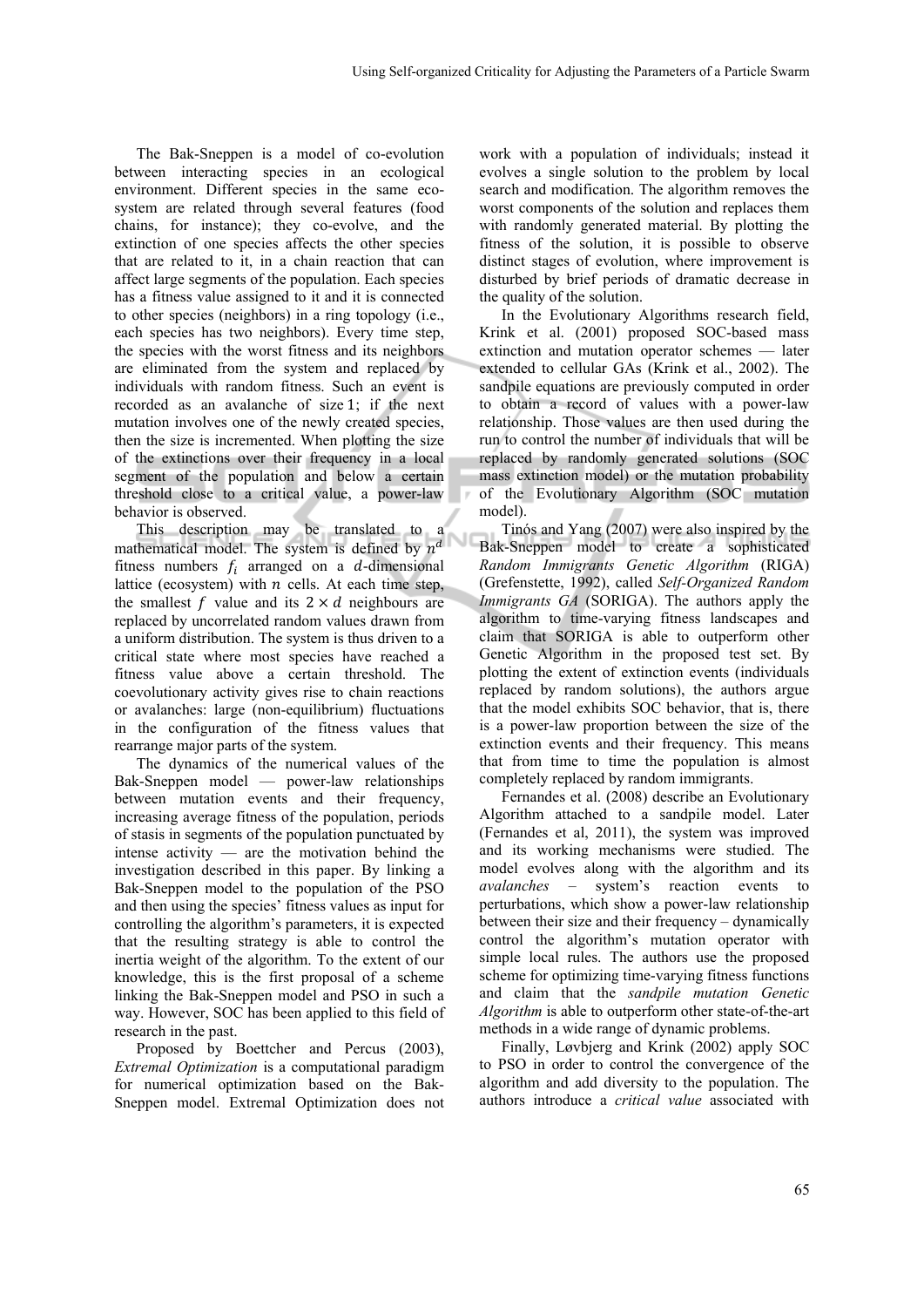each particle and define a rule that increments that value when two particles are closer than a *threshold distance*. When the critical value of a particle exceeds a globally set *criticality limit*, the algorithm responds by dispersing the criticality of the particle within a certain surrounding neighborhood and also by mutating the particle (i.e., the particle is "relocated"). In addition, the algorithm uses the particle's critical value to control the inertia weight. The authors claim that their method is faster and attains better solutions than the standard PSO. However, the algorithm introduces some parameters and working mechanisms that can complicate the design of the PSO. Overall, there are five parameters that must be tuned or set to constant *ad hoc* values.

BS-PSO does not add parameters to the basic PSO, excepting an upper limit for the size of the avalanches, a practical limitation due to the nature of the Bak-Sneppen model and the requirements of a numerical optimization algorithm. Section 4 describes this and other features of BS-PSO.

# **4 THE BAK-SNEPPEN PARTICLE SWARM**

SCIENCE AND TED

**IHNO** 

BS-PSO uses a Bak-Sneppen model without modifying any of its rules and underlying structure, or introducing complex control mechanisms and rules. The only exception is an upper limit for the size of the mutation events that are allowed during a time-step of the main PSO algorithm. This limit is used in order to avoid long cycles of mutations in the end of the runs that could compromise the speed of convergence of the algorithm. Besides that, the model is executed in its original form, during the run of the PSO, feeding the later with values between 0 and 1.0 (the species' fitness values) that are then used by the algorithm to control the parameters.

Please note that if PSO does not interact directly with the model — which is the case studied in this paper —, the Bak-Sneppen model can be executed prior to the optimization process and its fitness values stored in order for them to be used later in any kind of problem. However, in order to generalize the system and describe a framework that can easily be adapted to another level of hybridization of the SOC model and the PSO, the description of the BS-PSO in this section assumes that the model evolves on-line with the swarm.

(Furthermore, an offline approach could require too much memory when applied to problems that demand large populations and long running times.)

Algorithm 1: Bak-sneppen model.

1. Set mutations = 0; set max\_mutation = 
$$
2 \times
$$
  
swarm\_size

- 2. Find the index  $j$  of the species with lowest baksneppen *fitness*
- 3. Set  $minFit = bs_fitness(\overrightarrow{X_i})$
- 4. Replace the fitness of individuals with indices  $j$ ,  $j-1$ , and  $j+1$  by random values in the range [0,1.0]
- 5. Increment mutations:  $++$  mutations
- 6. Find the index  $j$  of the species with lowest fitness
- 7. If  $bs\_fitness(\vec{X}_i)$  < minFit or mutations =
- max\_mutation, return to 4; else, end

#### Algorithm 2: BS-PSO.

| 1. Initialize velocity and position of each particle.                                |                                                             |                |         |  |  |  |  |
|--------------------------------------------------------------------------------------|-------------------------------------------------------------|----------------|---------|--|--|--|--|
| 2. Evaluate each particle: $fitness(\overrightarrow{X_i}) = f(\overrightarrow{X_i})$ |                                                             |                |         |  |  |  |  |
| 3. Initialize                                                                        | bak-sneppen                                                 | <b>ditions</b> | values: |  |  |  |  |
|                                                                                      | bs_fitness $(\overrightarrow{X_i})$ = random[0,1.0]         |                |         |  |  |  |  |
|                                                                                      | 4. Update Bak-Sneppen Model (Algorithm 1).                  |                |         |  |  |  |  |
|                                                                                      | 5. For each particle i:                                     |                |         |  |  |  |  |
| 6.                                                                                   | Set $\omega = \rho = 1 - bs\_fitness(\overrightarrow{X_i})$ |                |         |  |  |  |  |
| 7.                                                                                   | Set $c_1 = c_2 = 1 + bs\_fitness(\overrightarrow{X_i})$     |                |         |  |  |  |  |
| 8.                                                                                   | Update velocity (equation 3) and position                   |                |         |  |  |  |  |
|                                                                                      | (equation 7)                                                |                |         |  |  |  |  |
| 9.                                                                                   | If (stop criteria not met) return to 4; else, end.          |                |         |  |  |  |  |

In the Bak-Sneppen model a population of

individuals (species) is placed in a ring topology and a random real number (between 0 and 1.0) is assigned to each individual. In the BS-PSO, the size of this ecosystem (number of species) is equal to the size of the swarm. Therefore, the algorithm may be implemented just by assigning a second (random) fitness value, called *bak-sneppen fitness value*  (*bs\_fitness*) to each individual in the swarm. This way, each individual is both the particle of the PSO and the species of the co-evolutionary model, with two independent fitness values: the quality measure fitness value  $f_{bs}(\vec{X})$ , computed as usual by the objective function, and the bak-sneppen fitness value  $f_{bs}(\vec{X})$ , which is modified according to Algorithm 1.

The main body of the BS-PSO is very similar to the basic algorithm. The differences are: the algorithm 1 is called in each time-step, modifying three or more bak-sneppen fitness values; the inertia weight of each particle is defined in each time-step (and for each particle *i*) using equation 5, where  $\overline{X_i}$ is the vector (position) of particle  $i$ ; the acceleration coefficients  $c_1$  and  $c_2$  are defined in each time-step by equation 6; the particles' positions are updated with equation 7, where  $\rho_i(t)$  is a random value in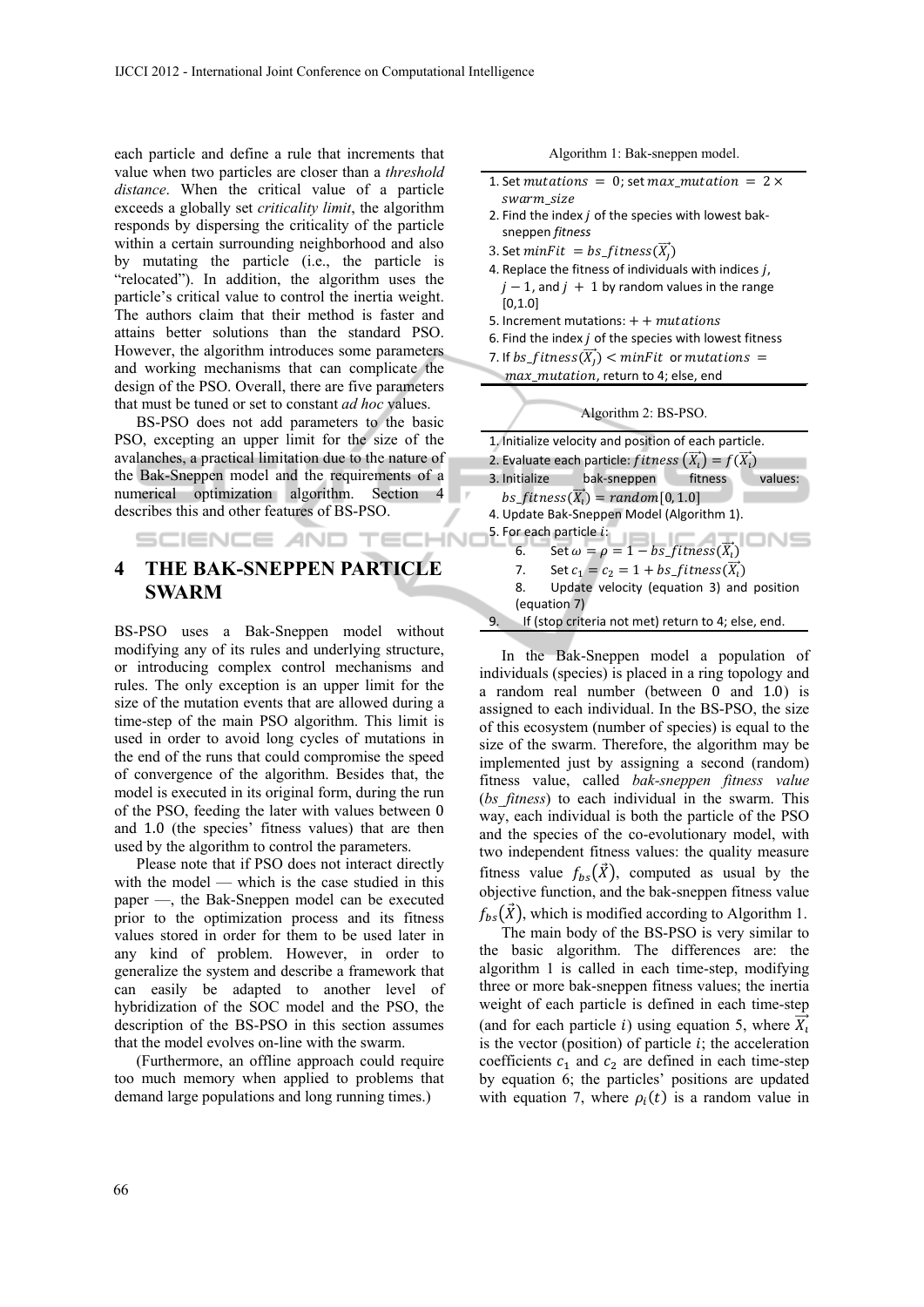the range  $[0, 1 - bs\_fitness(\overline{X}_i)].$ 

$$
\omega_i(t) = 1 - bs\_fitness(\overrightarrow{X_i})
$$
 (5)

$$
c_1(t) = c_2(t) = 1 + bs\_fitness(\overrightarrow{X}_i)
$$
 (6)

$$
x_{i,d}(t) = (1 + \rho_i(t)). x_{i,d}(t - 1) + v_{i,d}(t) \tag{7}
$$

Algorithm 1 is executed in each time-step of the BS-PSO. At  $t = 0$ , the bak-sneppen fitness values are randomly drawn from a uniform distribution in the range  $[0, 0.1]$ . Then, the algorithm searches for the worst individual in the population (lowest *bs\_fitness*), stores its fitness value (*minFit*) and mutates that individual by replacing the *bs\_fitness*  by a random uniformly distributed value in the range  $[0, 0.1]$ . In addition, the neighbors of the worst species are also mutated (please remember that a ring topology connects the population and each species with index  $j$  to its two neighbors with indexes  $j + 1$  and  $j - 1$ ). Then, the algorithm searches again for the current worst individual. If the fitness of that individual is lower than *minFit*, the process repeats: the individual and its neighbors are mutated. This cycle proceeds while the worst fitness in the population is bellow the *minFit* value. When the worst fitness is found to be above *minFit*, the algorithm proceeds to the standard procedures of the basic PSO (see Algorithms 1 and 2).

As stated above, a stop criterion was introduced in Algorithm 1, in order to avoid long mutation cycles that would slow down the BS-PSO after a certain number of iterations. If the number of mutation events reaches a maximum pre-defined value, Algorithm 1 ends (until the next time-step, when it proceeds from the point where it stopped). In this paper, the critical value was set to twice the swarm's size. This value was intuitively fixed, not tuned for optimization of the performance. It is treated as a constant and a study of its effects on the performance is beyond the scope of this study. It is even possible that other strategies for avoiding long intra-time-steps mutation cycles can be devised that not require a constant. However, such an investigation is left for a future work. This paper's main objective is to demonstrate that a control of the inertia weight, acceleration coefficients and particles' positions with values given by a SOC model is viable and effective. For that purpose, a classical experimental setup was prepared in order to test the algorithm and compare it to other strategies. The results are given in the following section, as well a brief inspection of BS-PSO's dynamics.

## **5 EXPERIMENTS**

In order to test BS-PSO and compare it to other PSOs, an experimental setup was constructed with four unimodal and multimodal benchmark functions that are commonly used for investigating the performance of this class of algorithms. The functions are described in Table 1. The optimum (minimum) of all functions is located in the origin with fitness 0. The dimension of the search space is set to  $D = 30$ . TVIW-PSO, RANDIW- PSO, GLbestIW-PSO and IA-PSO were included in the tests in order to evaluate the performance of the BS-PSO. This experiment is mainly a proof-of-concept, and the peer-algorithms were chosen so that the different mechanism of BS-PSO can be properly evaluated.

The population size  $n$  is set to 20 for all algorithms two topologies for the population network are tested: *lbest* and *gbest*. The acceleration coefficients were set to 1.494, as suggested in (Eberhart and Shi, 2000) for RANDIW-PSO. However, since the value proposed in (Suresh et al., 2008) and (Arumugam and Rao, 2006) for IA-PSO and GLbestIW-PSO is  $2.0$ , coefficients  $c$  were also set to this value.  $Xmax$  is defined as usual by the domain's upper limit and  $V$ *max* =  $X$ *max*. TVIW-PSO uses linearly decreasing inertia weight, from 0.9 to 0.4. The maximum number of generations is 3000 and a total of 50 runs for each experiment are conducted. A*symmetrical initialization* was used (the initialization range for each function is given in Table 1).

Table 1: Benchmarks for experiments. Dynamic and initialization range.

| mathematical representation                                                                                                   | Range of search<br>Range of<br>initialization |
|-------------------------------------------------------------------------------------------------------------------------------|-----------------------------------------------|
| $f_1(\vec{X}) = \sum x_i^2$                                                                                                   | $(-100, 100)^{D}$<br>$(50, 100)^{D}$          |
| $D-1$<br>$f_2(\vec{x}) = \sum (100(x_{i+1} - x_i{}^2)^2 + (x_i - 1)^2$                                                        | $(-100, 100)^{D}$<br>$(15, 30)^{D}$           |
| $f_3(\vec{x}) = \sum_{i} (x_i^2 - 10 \cos(2\pi x_i) + 10)$                                                                    | $(-10, 10)^{D}$<br>$(2.56, 5.12)^{D}$         |
| $f_4(\vec{x}) = 1 + \frac{1}{4000} \sum_{i=1}^{\infty} x_i^2 - \prod_{i=1}^{\infty} \cos \left( \frac{x_i}{\sqrt{i}} \right)$ | $(300, 600)^{D}$                              |

The first test compares versions of BS-PSO with different degrees of parameter control (i.e., the acceleration coefficients control and the particles'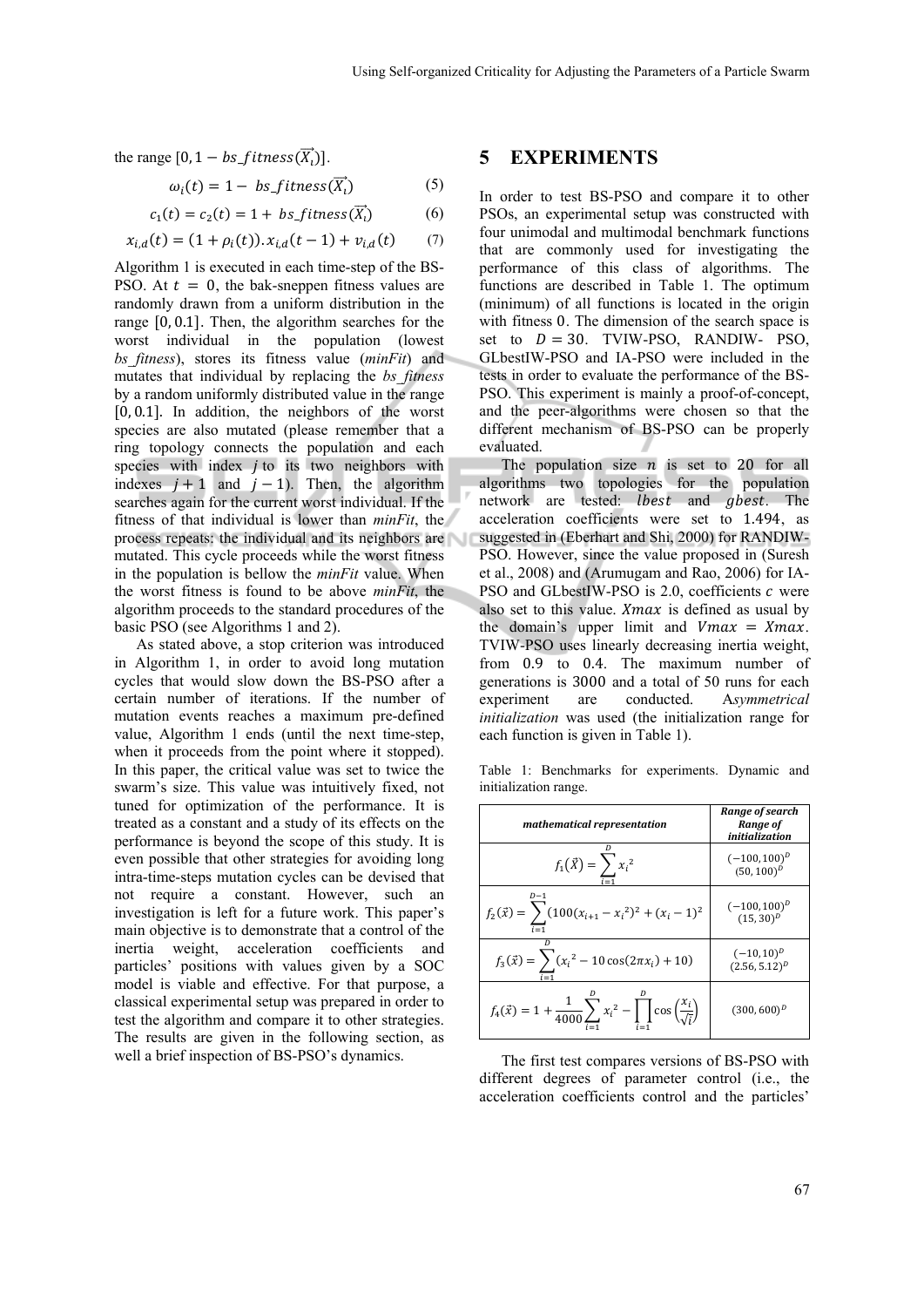position perturbation were disabled in order to evaluate the effects of introducing the schemes). Table 2 summarizes the results, by showing the best solution on each problem averaged over 50 runs and the standard deviation values. In the table's header, bs means that  $\omega$ , c or  $\rho$  are controlled by the *bs\_fitness* values; otherwise, the control is disabled and the parameter is set to the corresponding value. For instance,  $(bs, 1.49, 0)$ , in the leftmost column, means that the inertia weights are controlled by the Bak-Sneppen fitness values, while the acceleration coefficients are set to  $c_1 = c_2 = c = 1.49$ , and the perturbation  $\rho_i(t)$  is set to 0 (that is, no perturbation of the particles' positions), while  $(bs, bs, bs)$ , in the rightmost column, means that the algorithm uses full control of the parameter by the Bak-Sneppen model.

Table 2: Average and standard deviation of the optimal value for 50 trials. BS-PSO with and without acceleration coefficients control and perturbation of the particles positions. *lbest* topology.

| $bs, 1.49, 0 \, bs, 2.0, 0$<br>$ bs, bs, 0.25 $ bs, bs, bs<br>bs, bs, 0<br>$3.35e+01$<br>8.30e-32<br>$0.00e + 00$<br>$0.00e + 00$<br>1.38e-15<br>$f_I$<br>$(1.90e+02)$<br>$(3.21e-15)$<br>$(3.47e-31)$<br>$(0.00e+00)$<br>$2.60e + 01$<br>$1.67e+05$<br>$1.88e+02$<br>$8.56e + 01$<br>$2.61e+01$<br>$f_2$<br>$(1.17e+06)$ $(2.53e+02)$ (7.98e+01)<br>$(2.66e-01)$<br>$2.82e+02$<br>$4.88e+00$<br>$3.32e+00$<br>$1.11e+02$<br>$2.02e+02$<br>$f_3$<br>$(4.44e+01)$ $(2.75e+01)$ $(4.16e+01)$<br>$(7.73e+00)$<br>$1.25e-02$<br>$1.63e+00$<br>$1.65e-02$<br>3.79e-03<br>4.51e-03<br>$f_4$<br>$(5.93e+00)$<br>$(2.24e-02)$<br>$(1.26e-02)$<br>(2.29e-03) |  |  |              |
|-----------------------------------------------------------------------------------------------------------------------------------------------------------------------------------------------------------------------------------------------------------------------------------------------------------------------------------------------------------------------------------------------------------------------------------------------------------------------------------------------------------------------------------------------------------------------------------------------------------------------------------------------------|--|--|--------------|
|                                                                                                                                                                                                                                                                                                                                                                                                                                                                                                                                                                                                                                                     |  |  |              |
|                                                                                                                                                                                                                                                                                                                                                                                                                                                                                                                                                                                                                                                     |  |  | $(0.00e+00)$ |
|                                                                                                                                                                                                                                                                                                                                                                                                                                                                                                                                                                                                                                                     |  |  | $(1.58e-01)$ |
|                                                                                                                                                                                                                                                                                                                                                                                                                                                                                                                                                                                                                                                     |  |  | $(7.09e+00)$ |
|                                                                                                                                                                                                                                                                                                                                                                                                                                                                                                                                                                                                                                                     |  |  | $(4.00e-03)$ |

In the configuration  $(bs, c, 0)$ , i.e., with only the inertia control enabled, higher  $c$  values, in general, lead to a better performance. When the dynamic control of  $c$  is enabled ( $bs, bs, 0$ ) the performance on  $f_1$  and  $f_2$  is improved, while for the other functions the fitness value decreases when compared to the best configuration with fixed  $c$ . However, the results are better than those attained by the suboptimal configurations, which means that it may be an alternative to fine-tuning the parameter. Introducing a perturbation of the particles' positions with the  $\rho$  parameter clearly improves the results, especially when the  $\rho$  is controlled by the model.

Table 3 summarizes the results attained by the algorithms. TVIW-PSO and RANDIW-PSO attain the best performance with  $\omega = 1.494$ , while GLbestIW-PSO is better with the value given in (Arumugam and Rao, 2006):  $\omega = 2.0$ . Comparing suboptimal configurations of the peer-algorithms must be avoided.

Looking at Tables 2 and 3 and comparing the values, we conclude that BS-PSO outperforms the other algorithms in most of the scenarios. However, PSOs in Table 3 do not include perturbation of the particle's position and therefore they should be also compared to a BS-PSO with that scheme disabled  $((bs, bs, 0)$  Table 2). Table 4 compares BS-PSO (with and without perturbation of the particles) to the other PSOs using Kolmogorov-Smirnov statistical tests with 0.05 level of significance (best configurations in Table 3 were chosen). The null hypothesis states that the datasets from which the offline performance and standard deviation are calculated are drawn from the same distribution. A '+' sign means that PSO 1 is statistically better than PSO 2,  $\sim$  means that the PSOs are equivalent, and '–' means that PSO 1 is worse than PSO 2.

Table 3: TVIW-PSO, RANDIW-PSO and GLbestIW-PSO. Average and standard deviation of the optimal value for 50 trials. *lbest* topology.

|       | <b>TVIW</b>  | <b>TVIW</b>  | <b>RANDIW</b> | <b>RANDIW</b> | <b>GL</b> bestIW |
|-------|--------------|--------------|---------------|---------------|------------------|
|       | $c = 1.49$   | $c = 2.0$    | $c = 1.49$    | $c = 2.0$     | $c = 2.0$        |
|       | 8.64e-29     | $2.81e-06$   | $1.22e-18$    | $6.68e + 02$  | $2.83e+03$       |
| $f_I$ | $(1.75e-28)$ | $(2.77e-06)$ | $(1.26E-18)$  | $(2.60e+02)$  | $(1.92e+03)$     |
|       | $1.03e+02$   | $5.96e+02$   | 7.28e+01      | $2.07e + 07$  | $3.46e + 08$     |
| $f_2$ | (9.31e+01)   | (1.72e+03)   | $6.69e+01$    | $(1.26e+07)$  | (9.03e+07)       |
|       | 7.85e+01     | 5.84e+01     | $1.11e+02$    | $1.94e+02$    | $1.68e+02$       |
| $f_3$ | $(2.01e+01)$ | $(1.39e+01)$ | (2.51e+01)    | (2.77e+01)    | (2.79e+01)       |
|       | 8.66e-03     | $1.22e-02$   | $1.04e-02$    | $5.96e+00$    | $2.34e+01$       |
| f4    | $(1.14e-02)$ | (1.26e-02)   | $(1.50e-02)$  | (1.62e+00)    | (1.53e+01)       |

The statistical tests demonstrate that the fully enabled BS-PSO  $(hs, bs, bs)$  outperforms the other algorithms in every scenario, while the configuration without a perturbation factor  $(bs, bs, 0)$  is in general better than GLbestIW-PSO, while being competitive with the other methods.

In the following experiment, IA-PSO was tested with different acceleration coefficients and three different perturbation strategies. The perturbation factor  $\rho$  was disabled ( $\rho = 0$ ), set to 0.25, as in

Table 4: Kolmogorov-Smirnov tests with 0.05 level of significance comparing the algorithms. *lbest* topology.

| <b>PSO 1 vs. PSO 2</b>              | I <sub>I</sub> | I <sub>2</sub> | $I_3$  |  |
|-------------------------------------|----------------|----------------|--------|--|
| BS-PSO (bs, bs, bs) vs TVIW-PSO     | $\div$         |                |        |  |
| BS-PSO (bs, bs, bs) vs RANDIW-PSO   | $\div$         | $\div$         |        |  |
| BS-PSO (bs, bs, bs) vs GLbestIW-PSO | $\div$         | +              |        |  |
| BS-PSO (bs, bs, 0) vs TVIW-PSO      | $\div$         | $\ddot{}$      |        |  |
| BS-PSO (bs, bs, 0) vs RANDIW-PSO    | ÷              | $\sim$         |        |  |
| BS-PSO (bs, bs, 0) vs GLbestIW-PSO  |                |                | $\sim$ |  |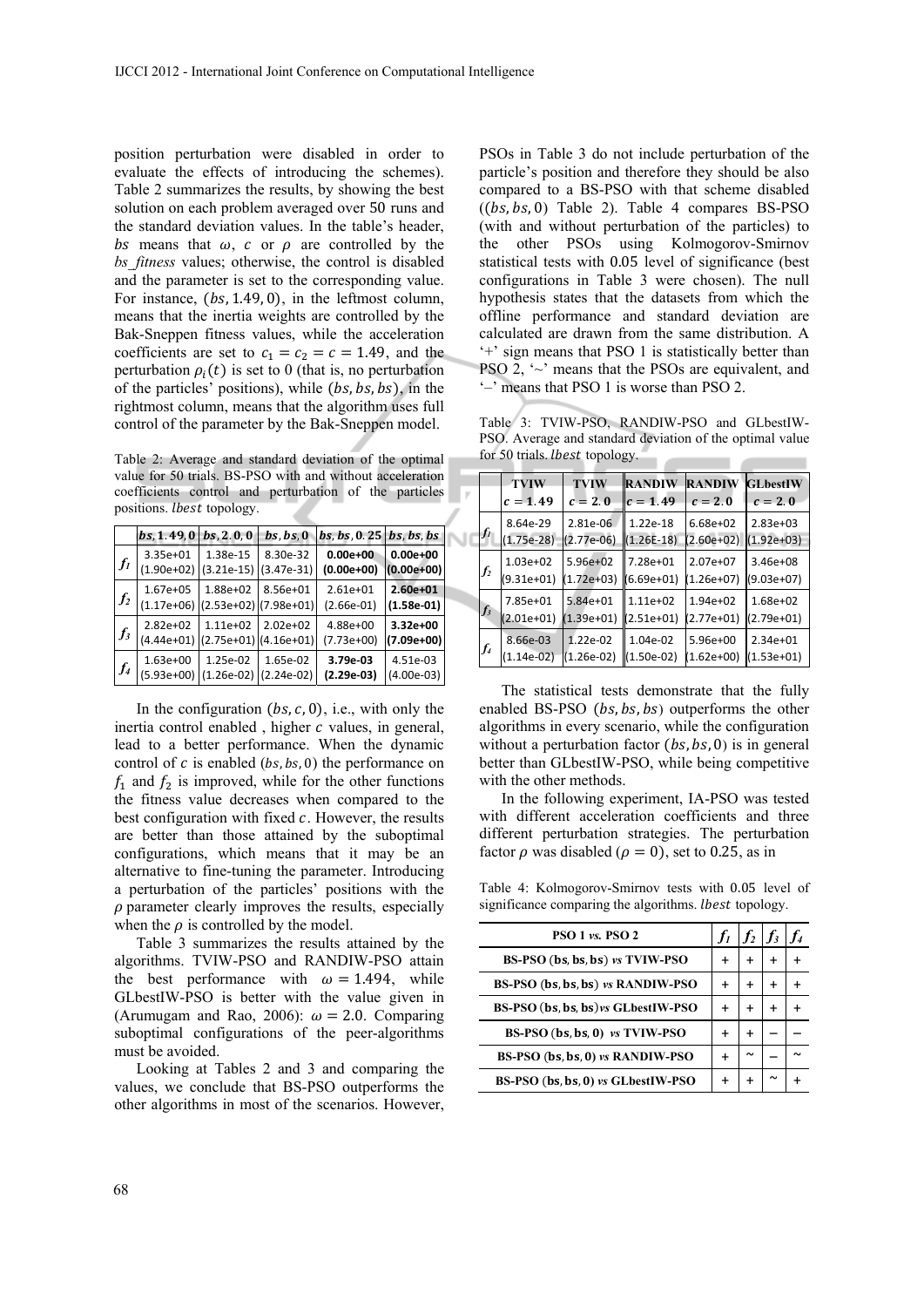|       | $c = 1.49$<br>$\rho = 0$ | $c = 1.49$<br>$\rho = 0.25$                                                                               | $c = 1.49$<br>$\rho = bs$ | $c=2.0$<br>$\rho = 0$ | $c = 2.0$<br>$\rho = 0.25$ | $c = 2.0$<br>$\rho = bs$ |
|-------|--------------------------|-----------------------------------------------------------------------------------------------------------|---------------------------|-----------------------|----------------------------|--------------------------|
| $f_I$ | $2.42e+02$               | $0.00e + 00$<br>$ (1.43e+03) (0.00e+00) (0.00e+00) (2.61e-02)$                                            | $0.00e + 00$              | 5.19e-02              | 6.56e-03<br>$(5.34e-03)$   | 2.60e-02<br>$(1.70e-02)$ |
|       | 7.45e+04                 | $2.62e+01$<br>$\frac{f_2}{f_1}$ (5.26e+05) (3.71e-01) ( <b>1.84e-01)</b> (8.30e+02) (2.14e+01) (8.25e+01) | 2.60e+01                  | $4.26e + 02$          | $3.97e + 01$               | 7.21e+01                 |
| $f_3$ | $2.82e+02$               | $5.26e+01$<br>$(3.47e+01) (3.08e+01) (2.02e+01) (2.66e+01)(3.12e+00) (1.42e+01)$                          | $3.96e + 01$              | 8.87e+01              | $1.81e+00$                 | $1.12e+01$               |
| $f_4$ | $2,62e+00$               | 3.72e-03<br>$(1.30e+01)$ (2.23e-03) (3.12e-03) (1.27e+01) (7.74e-03) (7.08e-03)                           | 4.71e-03                  | 1.84e+00              | 1.11e-02                   | 1.30e-02                 |

Table 5: IA-PSO. Results with different  $c$  values and perturbation strategies: no perturbation ( $\rho = 0$ ); controlled by Bak-Sneppen model ( $\rho = bs$ ). *lbest* topology.

(Suresh et al., 2008), and controlled by the Bak-Sneppen model (incorporating a Bak-Sneppen control in IA-PSO permits to compare only the parameter control mechanism of both algorithms). Results are in Table 5. The introduction of a  $\rho$ controlled by the Bak-Sneppen model seems to improve the performance of IA-PSO. The statistical tests in Table 6 compare BS-PSO and IA-PSO. BS-PSO is better or at least equivalent to IA-PSO, whether the control schemes are enabled or not.

The algorithms were also tested with topology. The results are summarized in Table 7. BS-PSO is better than the other algorithms in every scenario. Moreover, statistical tests indicate that it is significantly better than all the other algorithms in every function, except when compared to IA-PSO on (see Table 8). The control strategy proposed in this paper is very efficient in this test set. When the control schemes are fully enabled, there is a balance between the parameter values that seems to create a good balance between exploration and exploitation. BS-PSO is able to outperform several algorithms, each using a different strategy to control or set the parameters values.

These results are not definitive but they demonstrate the validity of the algorithm. The following step is to understand why SOC works for PSO. This is not a trivial task and further research is required in order to recognize all the effects of SOCgenerated values in the behaviour of the algorithm.

Table 6: Kolmogorov-Smirnov statistical tests comparing IA-PSO and BS-PS.

| $PSO 1$ vs. $PSO 2$                                                  |        |        |        |        |
|----------------------------------------------------------------------|--------|--------|--------|--------|
| <b>BS-PSO</b> (bs, 2.0, 0) vs IA-<br>PSO ( $\rho = 0$ )              |        |        | $\sim$ |        |
| $BS-PSO$ (bs, bs, bs) $vs$ IA-<br>PSO ( <i>bs</i> controled $\rho$ ) | $\sim$ | $\sim$ |        | $\sim$ |

However, a simple experiment may shed some light on the dynamics of the SOC-generated parameters.

Table 7: Results with gbest topology.

|                | <b>TVIW</b><br>$c = 1.49$ | <b>RANDIW</b><br>$c = 1.49$ | <b>GL</b> best IW<br>$c = 2.0$ | <b>IA-PSO</b><br>$c = 2.0$<br>$\rho = 0.25$ | <b>BS-PSO</b> |
|----------------|---------------------------|-----------------------------|--------------------------------|---------------------------------------------|---------------|
|                | $5.00e + 03$              | $6.80e + 03$                | $1.14e + 0.5$                  | 1.08e-01                                    | $0.00e + 00$  |
| $f_I$          | $(6.78e+03)$              | $(7.41e+03)$                | $(1.74e+04)$                   | $(1.17e-01)$                                | $(0.00e+00)$  |
|                | $1.64e + 02$              | $2.45e+02$                  | $2.36e + 08$                   | $8.03e + 02$                                | 2.58e+01      |
| f <sub>2</sub> | $(2.32e+02)$              | $(1.43e+03)$                | $(7.80e+07)$                   | $(2.06e+03)$                                | $(3.32e-01)$  |
|                | $6.16e + 01$              | $1.19e + 02$                | $4.51e+02$                     | $5.02e + 01$                                | $4.69e+01$    |
| $f_3$          | $(1.65e+01)$              | (2.95e+01)                  | $(7.25e+01)$                   | $(4.10e+01)$                                | $3.27e+01$    |
|                | $3.62e + 01$              | 7.05e+01                    | $4.21e+02$                     | 1.36e-01                                    | 1.32e-02      |
| $f_4$          | $(5.77e+01)$              | $(7.80e+01)$                | $(1.40e+02)$                   | $(1.71e-01)$                                | $(1.47e-02)$  |

In a single run of the BS-PSO, the inertia weights computed for one particle (particle with index  $i = 0$ ) in each iteration were stored and plotted in the timedomain graphic of Figure 1. Please note that the inertia weight is computed using the particle's bs\_fitness, with the simple formula  $\omega_{0}(t) = 1$ bs fitness $(\overrightarrow{X_0})$ . Therefore, what is seen in Figure 1 is also the dynamics of the *bs\_fitness* of particle 0. The acceleration coefficients are plotted in Figure 2.

The inertia weight value is usually under 0.5, with occasional peaks that go above that value. We also see paths of stability, which demonstrate that the bs fitness of each species is not random or chaotic. Instead, it has a hidden order that is revealed by a different representation of the values. There are periods of stasis, in which the parameter does not change. The inertia weigh value during these periods is usually between 0.2 and 0.4, which is actually the value suggested for later stages of the search (Shi and Eberhart, 1999). The acceleration coefficients remain in the range  $[1.5, 2.0]$  (with occasional "bursts" that go below 1.5). The values often suggested for these parameters are also within this range. Such an advantageous range is of course guaranteed by the equations 5 and 6. But the specific dynamics of the parameter values, with periods of stasis punctuated by strong activity, is a result of the Bak-Sneppen model.

Table 8: Kolmogorov-Smirnov tests with 0.05 level of significance comparing the algorithms. *gbest* topology.

| <b>PSO 1 vs. PSO 2</b>              |           |        |  |
|-------------------------------------|-----------|--------|--|
| BS-PSO (bs, bs, bs) vs TVIW-PSO     | $\ddot{}$ |        |  |
| BS-PSO (bs, bs, bs) vs RANDIW-PSO   | ÷         |        |  |
| BS-PSO (bs, bs, bs) vs GLbestIW-PSO | $\ddot{}$ |        |  |
| BS-PSO (bs, bs, bs) vs IA-PSO       |           | $\sim$ |  |

When plotting the distribution of all the  $\omega_i$ values computed by the model (which are also the  $\rho_i$ values) during a run an interesting pattern arises.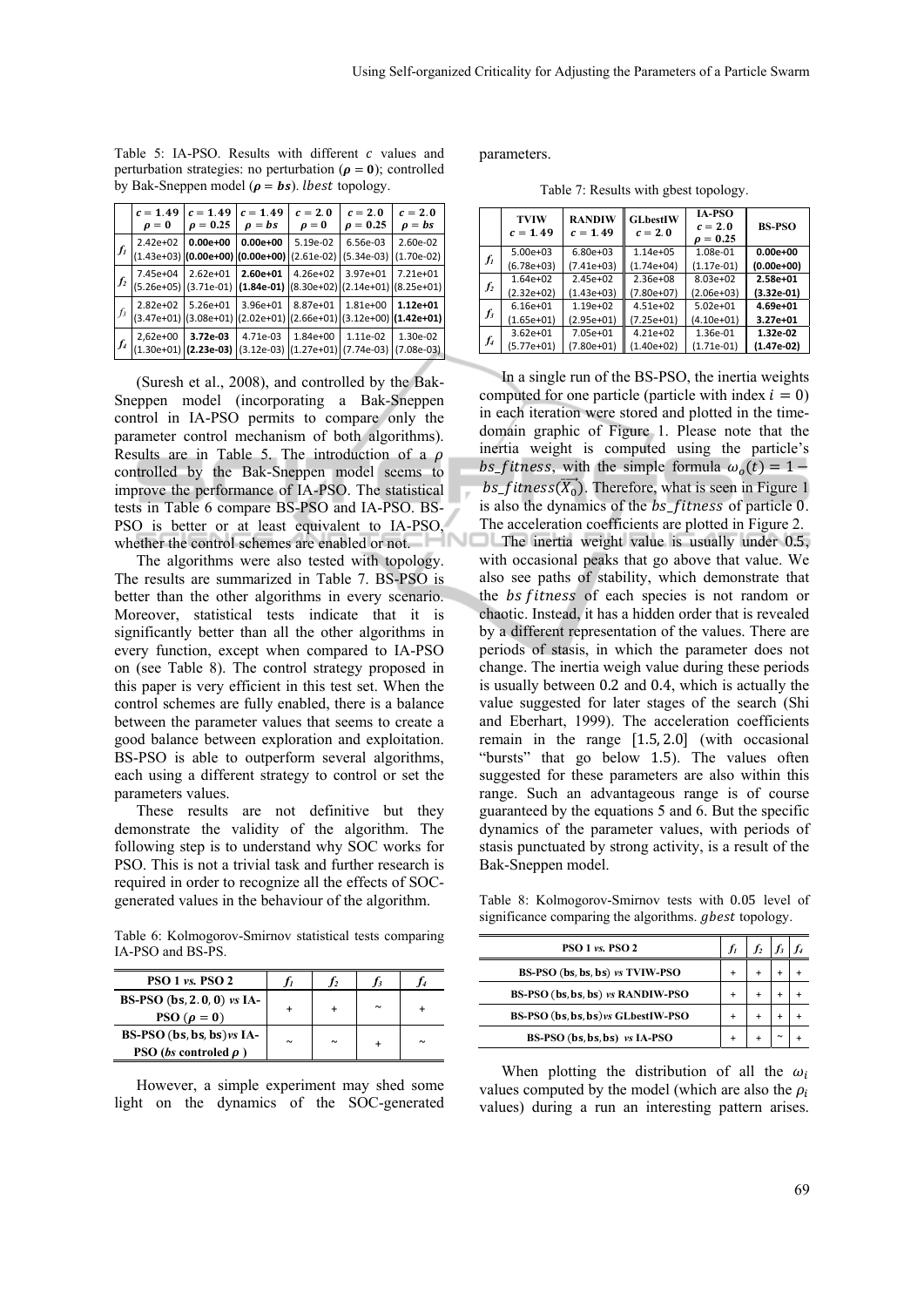The graphic in Figure 3 divides the  $\omega_i = \rho_i$  values of every  $n$  particles of the swarm into the classes defined by the intervals  $( [0, 0.01], \dots [0.99, 1.0])$  and plots the number of samples in each class in a loglog format. Such representation of the values permits to determine the range of values with more activity during a run. As seen in Figure 3, the parameter values are uniformly spread through the range  $[0.01, 0.3]$ , and then the frequency decreases until it reaches quantities two order of magnitude below the low- and medium-range frequency.



Figure 1: Inertia weight of a particle during a typical run. **AND** :IENCE

The graphic shows the typical behaviour of a SOC system: the dynamics cover a wide range of values, but not in a random way. Instead, some behavioural patterns are observed. The values oscillate usually in the low-range of the scale, with long periods of stasis punctuated by high values.

Although they are not a definitive answer, these results help to clarify the performance of BS-PSO. The values are kept within a range that is not only suited for  $\omega$  and c, but also appropriate to model a perturbation scheme. If the system evolved higher values with more frequency, the effect would be destructive, since it would increase exploration beyond a reasonable point. Please remember that TVIW-PSO, for instance, starts with a high value but then decreases it during the run. Furthermore, there are periodical bursts of  $\omega$  and  $\rho$  that may be helping the swarm to escape local optima traps.



Figure 2: Acceleration coefficients  $(c_1 = c_2)$  of a particle during a typical run.

One possible limitation of the current BS-PSO is

also shown by these results, namely by the graphic in Figure 1. The values do not depend on the state of the search. Since the TVIW-PSO relies on a scheme that decreases the inertia weight linearly with time, which has been proven to be an efficient strategy, it is possible that the proposed algorithm would gain from modelling a similar behaviour. For that, other levels of hybridization between the Bak-Sneppen model and the PSO must be devised. These schemes would incorporate information from the search into the *bs\_fitness* update, so that time and the fitness distribution of the swarm could influence the parameters' growth. Although this can be achieved with a deterministic strategy, letting the model and the PSO interact and self-adjust the averaged growth rate of the parameters keeps the method simple and avoid the hand-tuning of extra parameters. Such hybridization is the main target for a future research.



Figure 3: Distribution of  $\omega_i$  values of all particles in a typical run.

## **6 CONCLUSIONS**

This paper describes the Bak-Sneppen Particle Swarm Optimization (BS-PSO). The algorithm uses the Self-Organized Criticality (SOC) Bak-Sneppen model for computing the inertia weights and the acceleration coefficients of each particle, as well as a perturbation factor of the particles' positions. A single scheme for controlling the four parameters is used by the algorithm, which does not require handtuning. Being a SOC system, The Bak-Sneppen model is able to self-tune to a critical state and it may be treated as a black-box that that outputs batches of values for the parameters.

An experimental setup with four functions demonstrates the validity of the algorithm. BS-PSO is compared with other methods with promising results. In particular, the algorithm is better than a recently proposed inertia weigh PSO (IA-PSO) in most of the experimental scenarios. The dynamics of the parameter values, induced by the attached model,